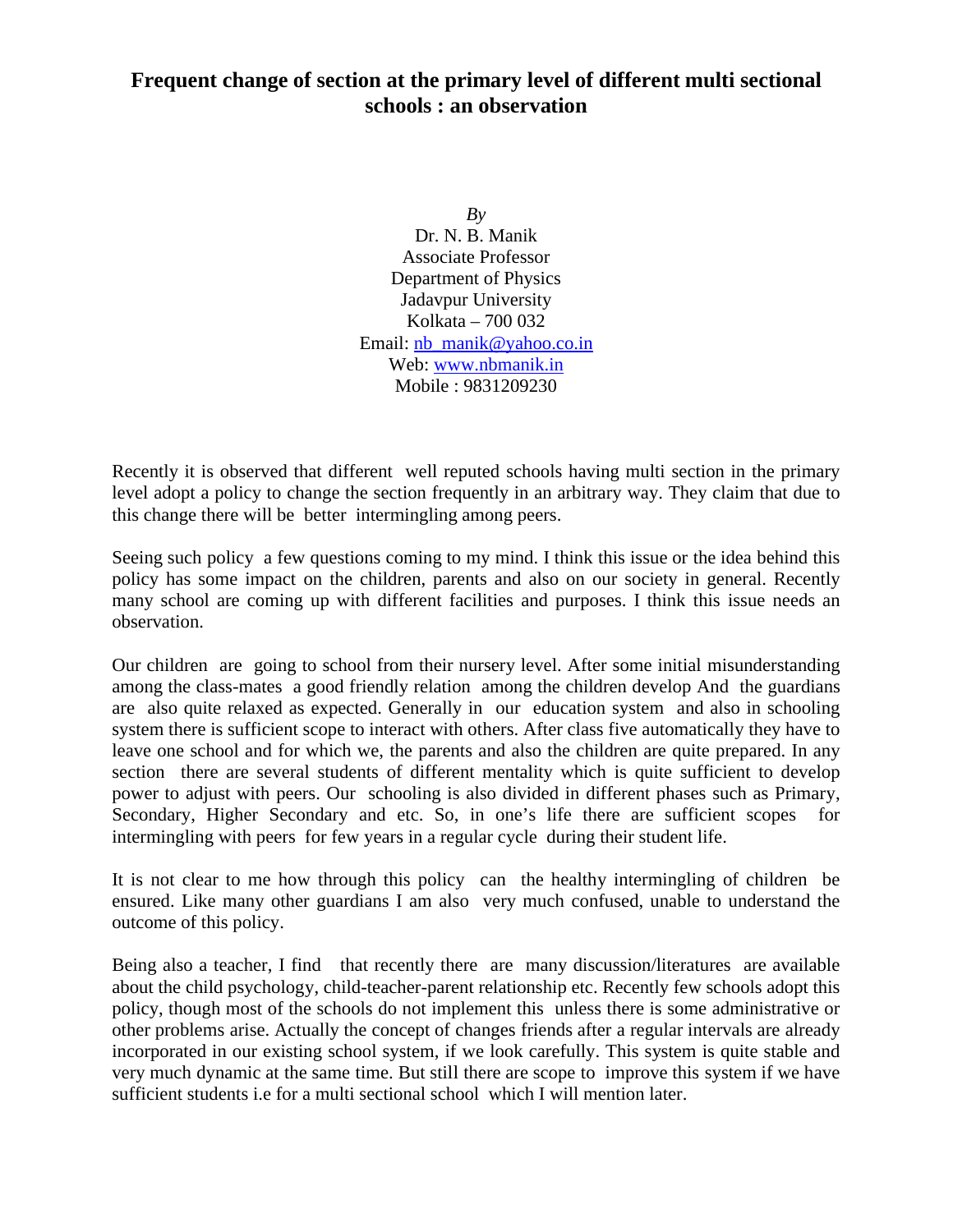Children are being sent to the school for education and also to enjoy the company of their friends and teachers. For all of us there are some memories of the school days. School friends from primary, secondary and etc has different role in our life. Such friendships are really enjoyable in future since couple of years had been spent with them. Such friendships were developed without any terms and conditions. This was coming spontaneously from the innocent mind and heart which was free from the complexities of this world.

We are all social beings. In any society, however, we encourage stable and lasting relationship among individuals. Even if we like it or not, this is quite natural that for any individual there will be personal attachments/an association of some people and not of all the people though there will be healthy working relation with many others. By this association one can enjoy the stability, security etc. Responsibility, dependence, fellow feelings etc. grow in their natural way. Unless it is essential it will be not wise to disturb this stability without any such reason. Many problems may come in such case.

Schools may be considered a society in miniature where children are provided not only formal education but also a training to adjust with and play their roles meaningfully in the society at large. The school system also play a major role in the society, different relation are developed among the guardians in connection with their children. This relation is no doubt healthy and also helpful for the education purpose of the children which is also desirable.

This system of changing sections regularly may arouse a sense of instability, insecurity and uncertainty among students and this will tend to discourage long term friendship and congenial relation among both students and their guardians since all we know that the friendship would be difficult to maintain against a backdrop of arbitrary changes. I am also a little bit worried how these children will remember their friends. They will not get any friends as such as long as this process goes on. If we change the section frequently, they will meet new class mates every year. Each and everyone will be afraid to make friends because he/she knows that he/she will not be with him/her in the next year. I am afraid, in future the children will develop a mentality which will help them to treat all the people with a professional attitude. They will interact with people; they will also may help and cooperate others. But at the same time they will be deprived of the meaning of friendship. They will learn that people will come and go away and they will also handle the situation accordingly. The children would be confused and depressed and finally reckless and irresponsible in their social behaviors. We also be confused to guide them. There will be no responsibility in any relation.

I am not against for any new experiments and introducing new systems/concepts. But there should be definite data by surveying the opinion of the children or by any other means and also there will be a transparent basis for changing section. I can remember in one school, section was divided based on the even and odd roll number of the student. May be this is a stupid logic, but still there is a basis. Every individual has some aspiration and they struggle to achieve it. Different rules/regulations are being formulated to guide him slowly in a control way to achieve this target and every time the spirit of the policy should remind him that this world is not dull and stupid; it is going in a logical way. The major target of any administration particularly the administration of any academic institute unlike the administration of a corporate sector should uphold this spirit. If it is not clear to the child why one will go to Section X or Section Y there is sufficient scope for being frustrated. The changes may appear to someone as a punishment. It is also true that among the peers along with the friendship there is also a competition for doing better results. Many other minute things like this are there to think about. Children are extremely sensitive and need careful attention. If they do not find any logic, this world may appear as inconsistent and irrational to them.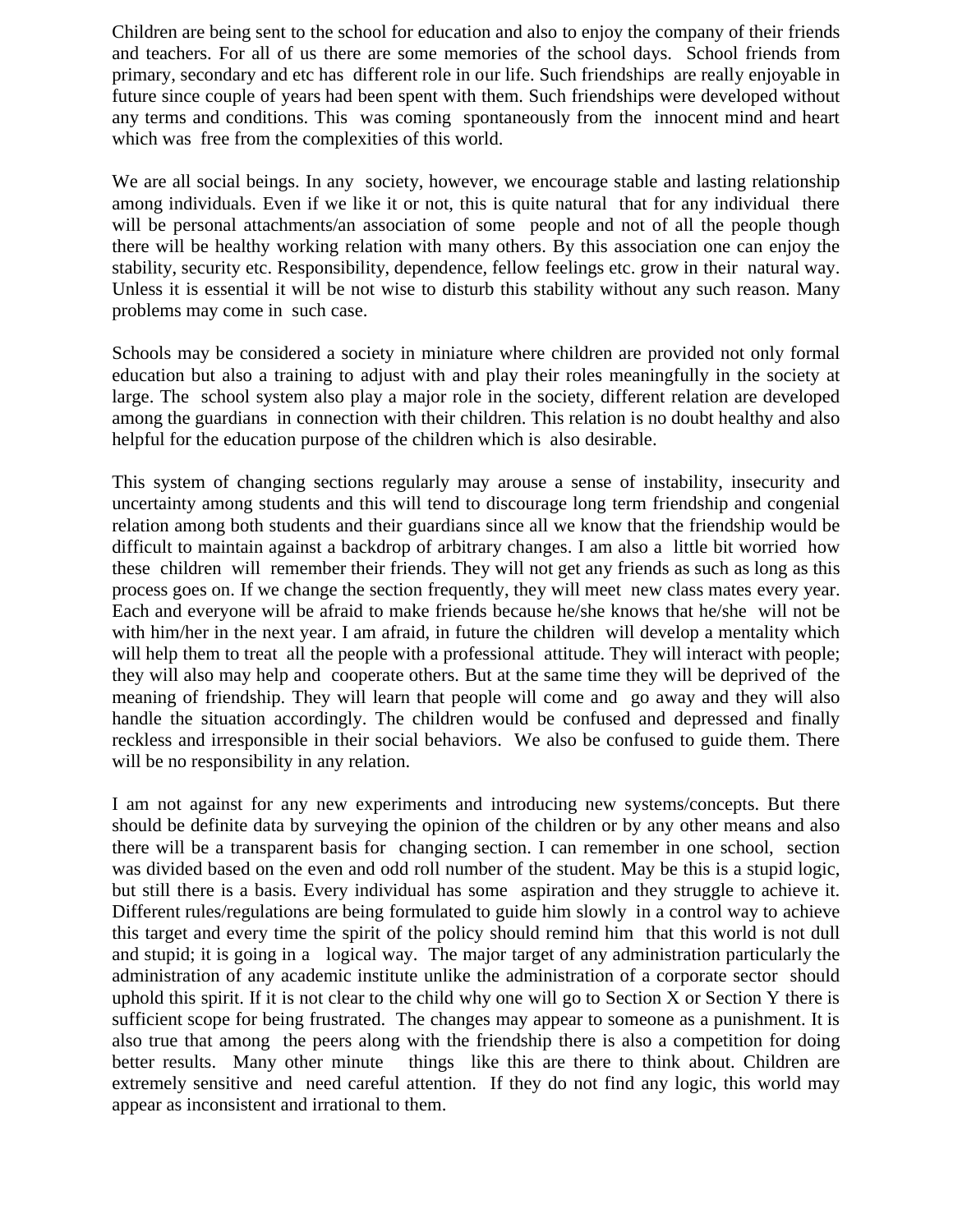Everyone of us remember our identity in relation to certain things. Children also remember their class, section and session simultaneously. They are really simple and innocent. If there is any genuine reason and if we make them understand, they will accept it gladly. We can do it if it becomes essential. Otherwise one may say we are enjoying the advantages by taking their simplicity. They will be deprived from their rights.

As mentioned I am not against to introduce some new concepts for improvement. Some common programmes may be initiated among the students of different section. As I know already there are some common programmes which may be extended further. Such programmes like sports, group discussion quiz, picnic etc may be introduced/extended with different sections. I hope these activities will be helpful to interact with students of different sections. Even I think it is also possible to arrange some common classes. A school having sufficient students in one class i.e having multi section have the advantage to introduce such concept. But to change the original section has really some problems.

Before I conclude, I just like to mention another point which I think one may appreciate and enjoy. Why the school friends are so memorable? Actually in any relation where our parents are involved has definitely some meaning. With school friends the parent are also being involved and some time they also introduce their child with other parent. Apart from the family members, school friends can recall automatically the memory of our parents for long time. Yes, primary school teacher has this much importance. School friends are basically the gift of their teacher and parent which is an asset of any individual for their future. Whenever one meets his/her school friends at least for a moment it touches the heart. It reminds our root. For any parent it is quite natural to have love and affection for the friends of their children. Children are also enjoying affection for the remaining part of their life from their uncle/aunty whenever they meet. They deserve it. Primary school can play a major role in the society, it has its specialty which is not even possible for an University if it is being highlighted properly particularly in our present society. The major strength of the primary school is the involvement of the parents along with their children. Parents are also regular visitors of the school. Children are doing classes inside and mothers, for whom it is possible are waiting/gossiping outside. [ Even for the God it is not possible to remove tension and anxieties of the mother about their children ]. Parents are also constantly helping the school administration in different ways. They are helping to settle many issues which are being faced by their children while interacting with their friends. They will also be confused to guide them, as mentioned before, if the section changes regularly. Early life of the children and their friends should be handled very carefully.

To make any change which is directly related to children's mind set up, there must be a critical survey/data where children will be allowed to offer their opinions. Without doing it if we simply change the section, it will be great injustice to them since they have really no power to defend. Unnecessarily one will take such responsibility. In course of time it will be a regular practice and the earlier system having sufficient advantages will be invalid basically for no reason.

I can write more to clarify further. But I think these few lines are sufficient to reflect my idea. It is my belief and anyone can also check that most of the children will not be happy with such changes.

I believe sufficient discussion is needed before the implementation of such policy. Recently many schools are coming up with different facilities. I know few schools are changing section regularly. People are also accepting it. I do not think they are getting better result by doing it. Instead of changing section, I will prefer to argue for not changing the section. I will prefer to recapitulate different aspects and importance of the school in the society etc